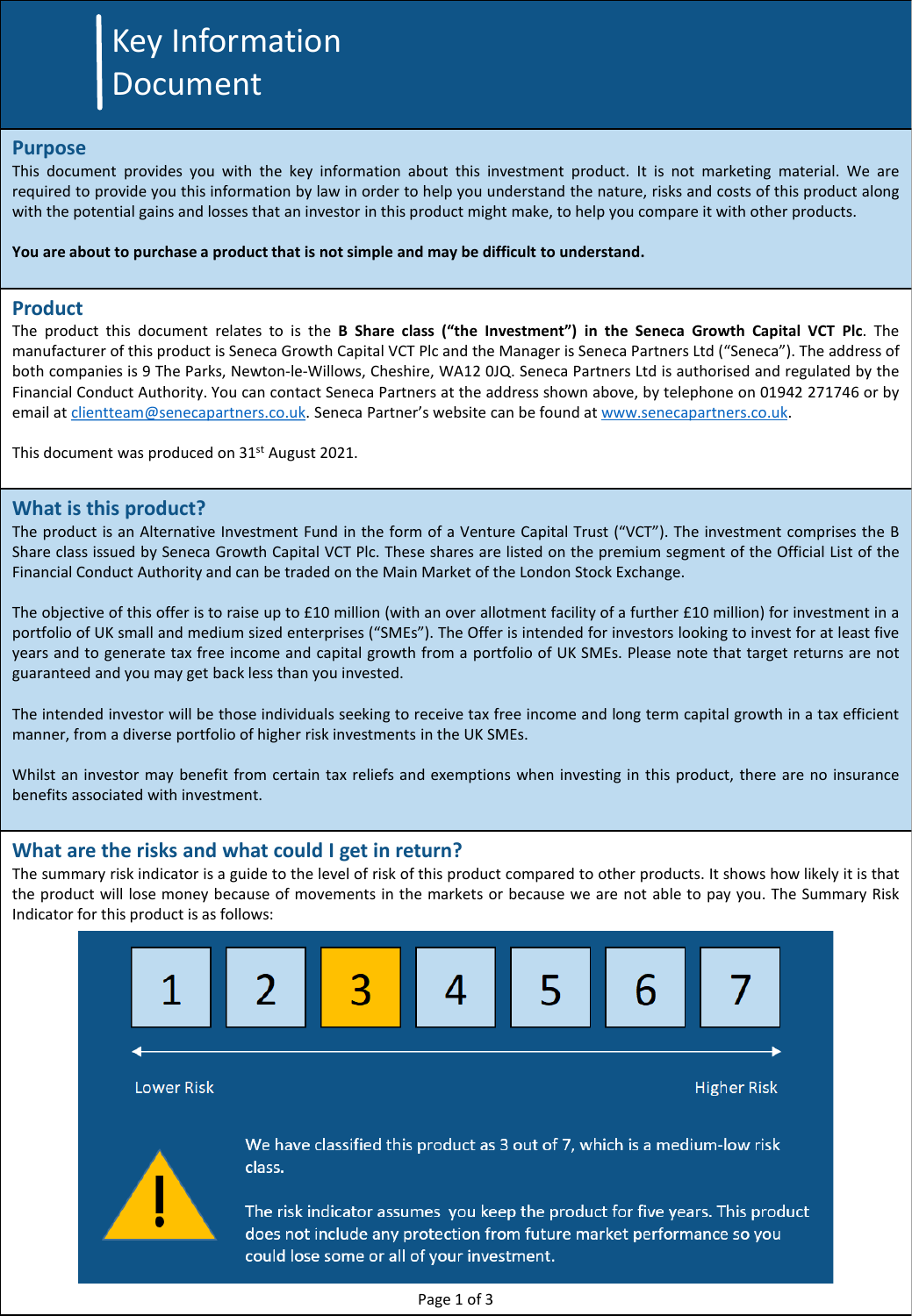The following table shows the money you could get back over the next five years, under different scenarios, assuming that you invest £10,000. The scenarios shown illustrate how your investment could perform. You can compare them with the scenarios of other products.

|                            |                                     | 1 year     | 3 Years    | 5 Years    |
|----------------------------|-------------------------------------|------------|------------|------------|
| <b>Stress scenario</b>     | What you might get back after costs | £4,697.74  | £6,280.13  | £5,492.93  |
|                            | Average return each year            | $-51.03%$  | $-14.36%$  | $-11.29%$  |
| Unfavourable scenario      | What you might get back after costs | £8,809.07  | £8,605.55  | £8,611.69  |
|                            | Average return each year            | $-11.91%$  | $-4.88%$   | $-2.95%$   |
| Moderate scenario          | What you might get back after costs | £9,661.07  | £10,183.02 | £10,733.18 |
|                            | Average return each year            | $-3.39%$   | 0.61%      | 1.43%      |
| <b>Favourable scenario</b> | What you might get back after costs | £10,745.08 | £11,220.11 | £13,566.18 |
|                            | Average return each year            | 7.45%      | 6.91%      | 6.29%      |

This product cannot be easily cashed in. This means it is difficult to estimate how much you would get back if you cash in before the end of the recommended holding period. You will either be unable to cash in early or you will have to pay high costs or make a large loss if you do so. Your maximum loss would be that you will lose all your investment.

The scenarios presented are an estimate of future performance and are not an exact indicator. What you get will vary depending on how the market performs and how long you keep the investment/product. The stress scenario shows what you might get back in extreme market circumstances, and it does not take into account the situation where we are not able to pay you.

The figures shown include all the costs of the product itself, but do not include all the costs that you pay to your advisor or distributor. The figures do not take into account your personal tax situation and exclude any tax reliefs you may be entitled to. Your maximum loss would be that you will lose all your investment. You are unlikely to be able to claim loss relief on a proportion of any losses made.

# **What happens if Seneca Growth Capital VCT Plc is unable to pay out?**

As a shareholder in the Company you would not be able to make a claim to the Financial Services Compensation Scheme about the Company in the event that the Company is unable to pay out. You may face a financial loss should the Company default on its obligations.

There is no compensation or guarantee scheme in place which may offset all, or any, of this loss.

## **What are the costs?**

The Reduction in Yield (RIY) shows what impact the total costs you pay will have on the investment return you might get. The total costs take into account one-off, ongoing and incidental costs.

The person or firm selling you or advising you about this product may charge you other costs. If so, this person or firm will provide you with information about these costs and show you the impact that all costs will have on your investment over time.

#### **1. Costs over time**

The following are investment scenarios based on an investment of £10,000, showing the total costs that may be incurred in each time period shown. Where a range of example costs has been given, the lower figures relate to the total costs that may be incurred in the "stress scenario" in the table towards the top of this page and the higher figures those that may be incurred in the "favourable scenario".

|                     |                                 |         | After 1 Year After 3 Years After 5 Years |           |
|---------------------|---------------------------------|---------|------------------------------------------|-----------|
| If you cash in your | Total costs                     | £932.05 | £1.760.64                                | £2,618.24 |
| investment          | Impact on return (RIY) per year | 9.62%   | 5.55%                                    | 4.76%     |

#### **2. Composition of costs**

The table at the top of page 3 shows the impact each year of the different types of costs on the investment return you might get at the end of the recommended holding period and the meaning of the different cost categories.